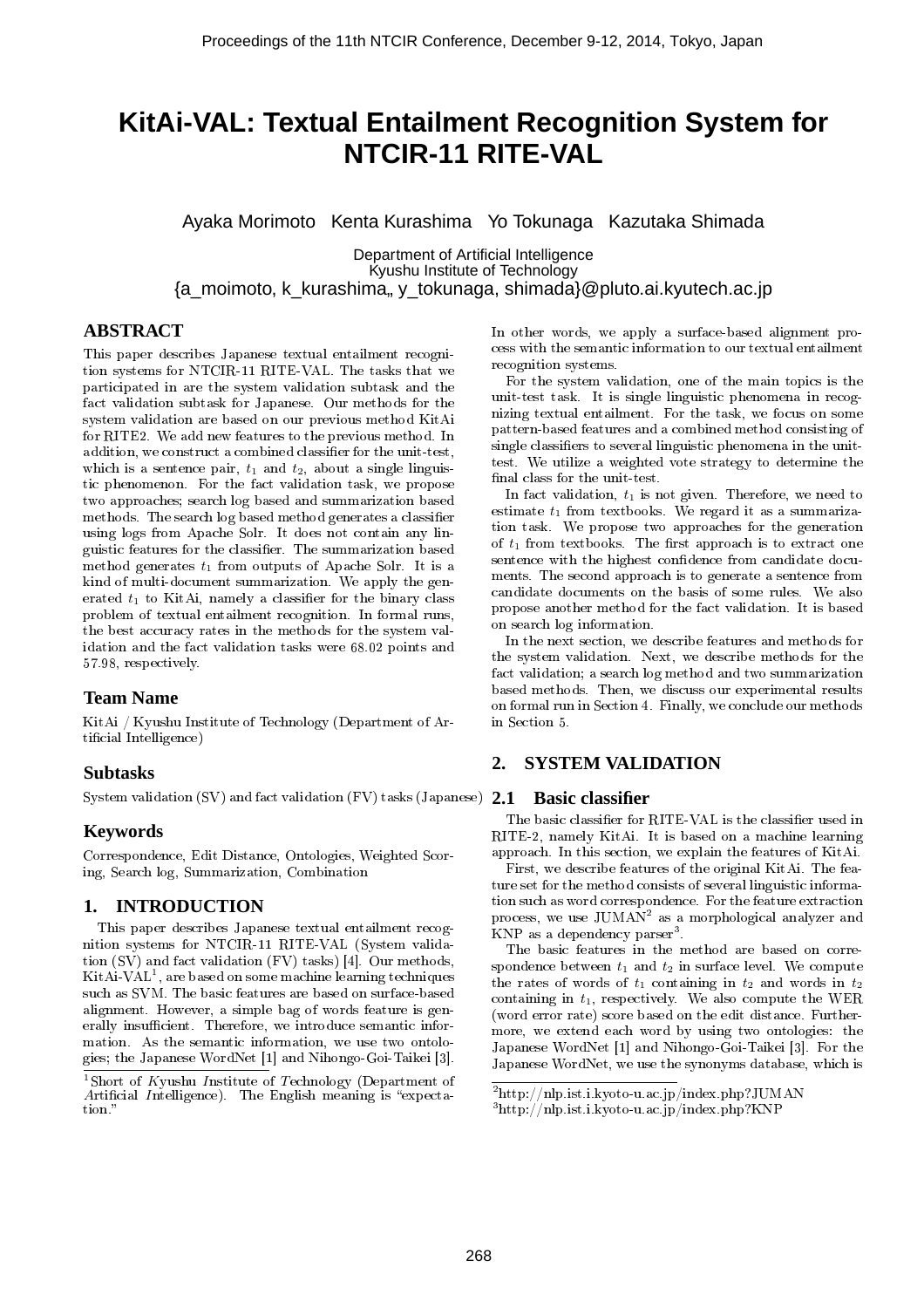

Figure 1: The word correspondence with ontologies.

created by synsets and manually annotated. For Nihongo-Goi-Taikei, we use words that belong to the same semantic class for each word. Figure 1 shows the process of calculation of word correspondence degrees. We compute the edit distance by using the DP matching.

We apply these features a machine learning approach, such as SVM. For more details, see our RITE-2 paper [8].

#### **2.2 Added features**

Next, we add some features to the original KitAi to improve the accuracy. After RITE-2, we analyzed errors. On the basis of the error analysis, we add five features [5]. They are based on linguistic expressions.

- The pattern " $X_1$  to yobu" exists in a sentence  $t_1$  or  $t_2$ and the pattern " $X_1$  toha ... koto wo iu" or " $X_1$  toha ... de aru" exists in the other sentece.
- The pattern " $X_1$  ha  $X_2$  de ari  $X_3$  ha  $X_4$  de aru" exists in  $t_1$  and the pattern " $X_3$  ha  $X_1X_2$  de aru" exists in *t*2.
- The pattern " $X_1$  ha  $X_2$  wo  $X_3$  shita" exists in  $t_1$  and the pattern " $X_2$  ha  $X_1$  ga  $X_2$  shita" exists in  $t_2$ .
- *•* Location names exist in *t*<sup>1</sup> and the location names appear in  $t_2$  by the specific order. For example,  $X_1$  prefecture and  $X_2$  city exist in  $t_1$  and  $X_2$  located in  $X1$ " exists in  $t_2$ .
- *•* A parallel noun phrase exists in *t*<sup>1</sup> and one of them appears in *t*2.

In the pattern, each *X* is a word or a phrase. These are binary features {0, 1}.

The main topic of RITE-VAL is addition of unit-tests. In other words, it is a textual entailment recognition task focusing on single linguistic phenomena between each sentence pair. In RITE-VAL, 30 categories are defined as the linguistic phenomena. To solve the unit-test task, we add  ${\it five}$  features

- The suffix expression "reru" or "rareru" appears in  $t_1$ or  $t_2$ .
- Case-ga of  $t_1$  (or  $t_2$ ) matches Case-wo  $t_2$  (or  $t_1$ ).
- An expression about limitation, such as "nomi" appears in only *t*2.
- *•* A proper noun appears in only *t*2.
- *•* A numeral appears in only *t*2.

These are also binary features  $\{0, 1\}$ .

Table 1: The experimental result for the RITE-2 unit test data.

| Method          | Accuracy |
|-----------------|----------|
| Kit A i         | 35.67    |
| Combined method | 38.01    |

# **2.3 Classifier for unit test**

For the unit tests, we propose a combined method for the classification of 30 categories. We focus on nine categories containing many instances in the training data. The nine categories are  $(1)$  case alternation,  $(2)$  scrambling,  $(3)$  synonymy phrase,  $(4)$  modifier,  $(5)$  entailment phrase,  $(6)$  coreference,  $(7)$  clause,  $(8)$  relative clause and  $(9)$  implicit relation. We generate specific classifiers for each category. We integrate them with the improved KitAi, namely the classifier with features described in Section 2.2.

First, we generate specific classifiers. We apply all features in Section 2.1 and 2.2 to each specific classifier. Then, we select effective features from them experimentally. For example, the classifier for the case alternation category selects some word correspondence features in Section 2.1 and the suffix expression feature in Section 2.2.

Next, we combine the nine specific classifiers and the improved KitAi. We adopt a weighted vote approach with a threshold to the combination. Each specific classifier has a threshold. If the output of a specific classifier is more than the threshold, the specific classifier can vote with a weight. Our combined method selects one output from weighted votes as the category of an input sentence pair. The threshold values are 0.5 for category (1), (3), (4), (5), (7), (8), 0.72 for  $(6)$ , 0.75 for  $(2)$  and 0.85 for  $(9)$ . The weights for each vote are 1.0 for  $(1)$ ,  $(3)$ ,  $(4)$ ,  $(5)$  and  $(7)$  and 1.5 for others. These values were determined experimentally.

We evaluated the combined method with the RITE-2 data. We compared it with the improved KitAi, namely a noncombined method. We use SVMs for the improved KitAi and C4.5 for the combined method as the machine learning method. The experimental result shows Table  $1^4$ . The combined method outperformed the non-combined method.

# **3. FACT VALIDATION**

#### **3.1 Document retrieval**

First, we need to retrieve related documents or passages for an input, namely *t*2, from textbooks. We use Apache Solr as the document retrieval task.

For the searching process, we need keywords as inputs for Apache Solr. We construct a word dictionary from textbooks and RITE2 datta automatically. First, we divide each sentence to words by using a morphological analysis JU-MAN, and extract nouns from the divided words. Here we handle successive nouns as one word. In addition, we eliminate noise words by using some rules, such as words with one Kanji character. We obtained 51,165 keywords from this process.

We search related documents by using the keyword list for each *t*2. First, we divide each sentence to words. Here

<sup>4</sup>This accuracy was the multi-class problem. The accuracy of the binary class task was 89.28.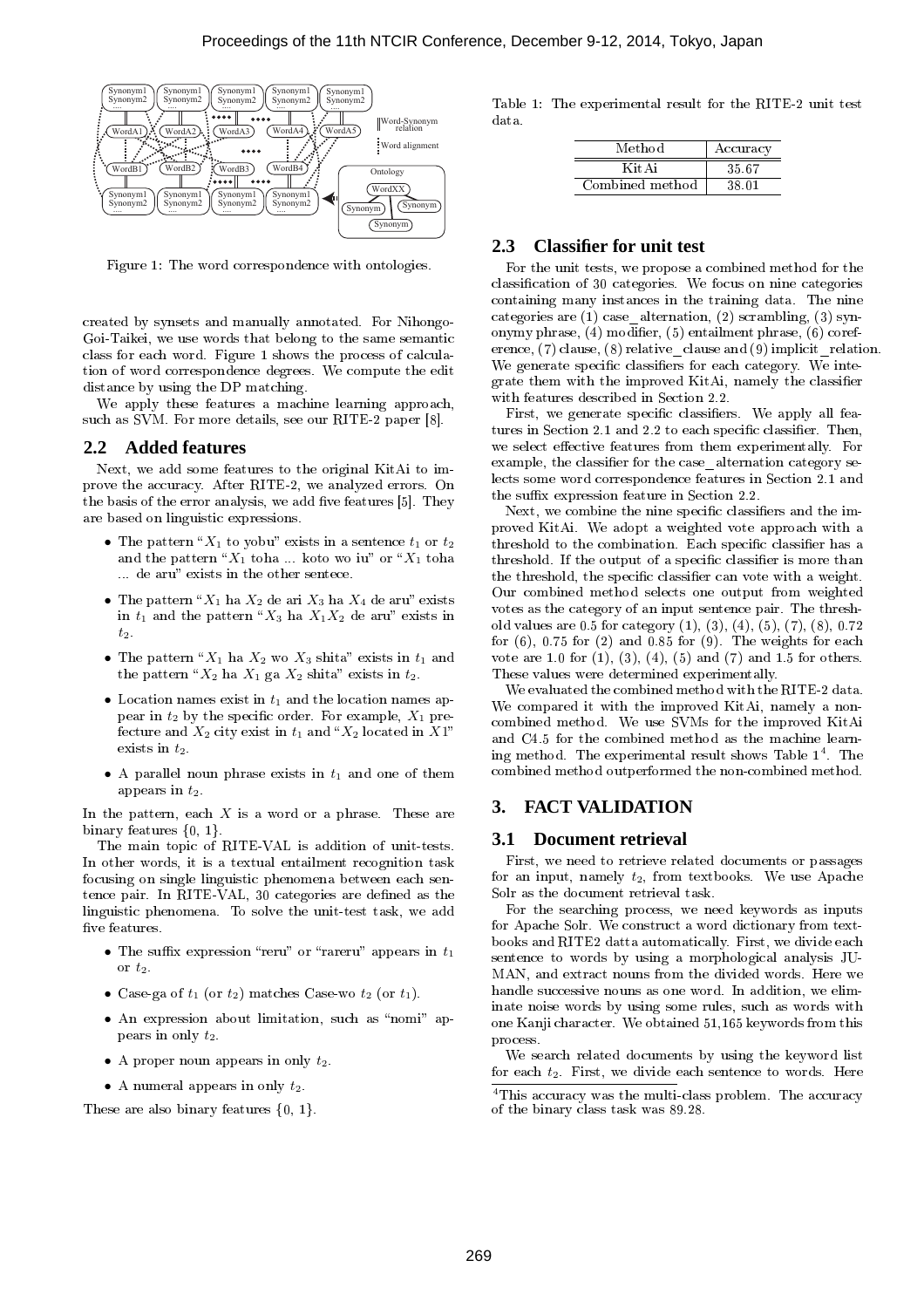Table 2: The score table of each category.

| Category      | Current | Prev/Next |
|---------------|---------|-----------|
| Personal name | 1.0     | 02        |
| Location name | 0.5     | 0-1       |
| Sahen-noun    | 0.3     | 01        |
| General noun  | 07      | 02        |
| Compound noun | በጸ      | በጋ        |

we classify the nouns into personal/location name, word in the keyword list and unknown word. We generate all combinations of the extracted words as queries, and search documents by them.

For the searching process, we have two strategies. The first strategy is to extract documents as a result in the case that the number of words in a query is maximum and the query obtains a result consists of at least one document (Search-1). The second strategy is to extract documents as a result for all combinations (Search-2).

#### **3.2 Search log method**

Next, we explain the search log method. It handles only search log information for the fact validation task. For this method, we use the Search-2 logs in Section 3.1 as the input. We extract 47 features from each search log. The outline of them is as follows:

- Document information: it consists of the number of documents in each result, the minimum and maximum number of words in the retrieved document, the number of documents retrieved with *n*-queries and more than *n*-queries and so on.
- Query information: it consists of the size of query words, the minimum and maximum number of words in the queries, the number of query words in the document title and so on.
- Weight information: it consists of the minimum, maximum and average values of tfidf in the retrieved documents.

We apply these features to a machine learning method.

#### **3.3 Summarization method**

For the summarization approach, we apply two methods. For these methods, we use the Search-1 logs in Section 3.1 as the input.

The first method extracts the most important sentence from the retrieved documents. For the extraction process, we apply a weighting method about each sentence and the previous and next sentences. For the weighting, we identify the following information of each word by using a morphological analyzer; personal name, location name, sahen-noun, general noun, compound noun and others. Table 2 shows the score table. The "Current" and "Prev/Next" in the table denote the score of a current sentence and the scores of the previous and next sentences of the current sentence. These values are determined experimentally. Finally, we select one sentence with the highest value as *t*1.

The second method is a combined approach of two phrases. The basic idea is to extract phrases which include many query words in a short range and predicates in *t*2. First, we Table 3: The experimental result for the system validation.

| Method    | Accuracy | Macro-F1 |
|-----------|----------|----------|
| MethodSV1 | 68.02    | 62.02    |
| MethodSV2 | 65.41    | 59.93    |
| MethodSV3 | 33 14    | 32.12    |

divide each sentence, which contains at least one query word, into phrases by using punctuation marks. For all extracted phrases, we compute a score as follows:

$$
Score = PW \times Length \tag{1}
$$

where *Length* is the length of the phrase. The *PW* is a weighted value of a phrase and is computed as follows:

$$
PW = \sum_{q \in P} W_q \tag{2}
$$

where *q* are a query word in a phrase *P*.  $W_q$  is 4 for personal names, 3 for location names, 2 for words in textbooks and 1 for others. These values are determined experimentally. We extract the phrase with the highest score as a main phrase first. Then, we compute a similarity measure between the main phrase and other phrases. We select the phrase with the lowest similarity as an additional phrase. Finally we combine them as *t*<sup>1</sup> .

#### **4. FORMAL RUN**

In this section, we describe our methods for the formal run and the results. For all methods, we use the open source  $\operatorname{softmax}^6$  for each machine learning method.

#### **4.1 Methods and results for system validation**

The first method (MethodSV1) is a straightforward approach by SMO, which is a support vector classifier with John Platt's sequential minimal optimization algorithm [6]. The basic idea and features of MethodSV1 is described in Section 2.1 and 2.2.

The second method (MethodSV2) is also a simple extended version of RITE2. In the RITE2 formal run, a combined method with three classifiers generated the high accuracy rate in terms of the correct answer ratio [8, 9]. Therefore, we apply a similar approach to the second method. We combine SMO, Logistic and J48 in Weka as the single classifiers. Logistic is a multinomial logistic regression model with a ridge estimator [2]. J48 is C4.5 algorithm [7]. First, the method obtains three output values from the classifiers. Then, it computes a weighted score by

$$
Score = \frac{\alpha \times SMO + \beta \times Logistic + \gamma \times J48}{3} \tag{3}
$$

where  $\alpha = 1.0$ ,  $\beta = 1.8$  and  $\gamma = 0.8$ .

The third method (MethodSV3) is described in Section 2.3. Although it is a method for the unit-test, we use the third method for the system validation<sup>7</sup>.

The result on the formal run is shown in Table 3. The accuracy and macro-F1 were not good as a whole. The reason

 ${\rm ^5The}$  result often become an ungrammatical sentence.

 $^6$ http://www.cs.waikato.ac.nz/ml/weka/

<sup>7</sup>Unfortunately, the unit-test data was not provided on the formal run.